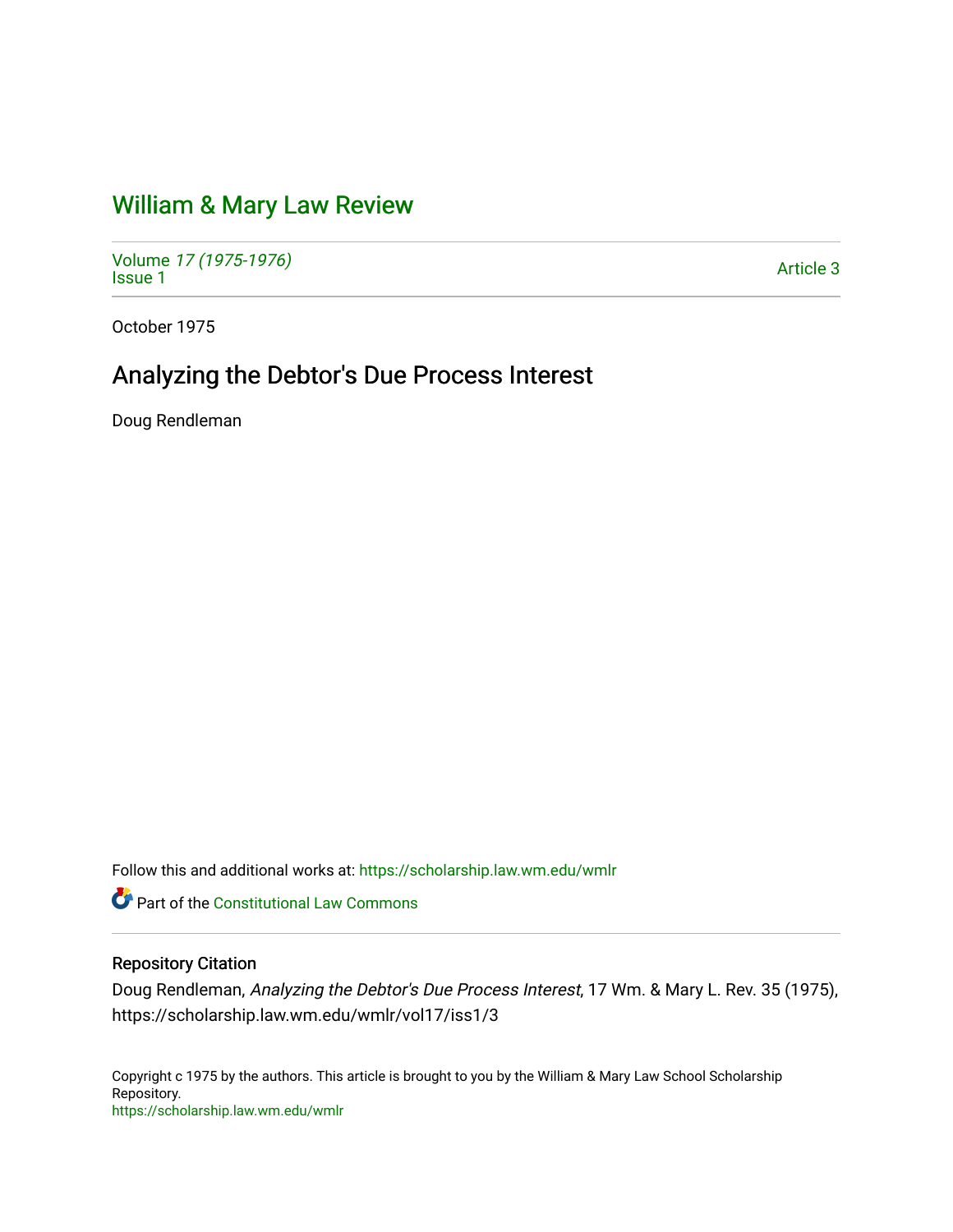### ANALYZING THE DEBTOR'S DUE PROCESS INTEREST

### Doug RENDLEMAN<sup>\*</sup>

In recent years, the Supreme Court has decided a number of cases challenging the constitutionality of creditors' prejudgment remedies. It would seem that this proliferation of factually distinguishable cases would have provided the Court with the opportunity to refine and systematize the debtor due process concepts which were first articulated in *Sniadach v. Family Finance Corp.'* The latest in the trilogy of *post-Sniadach* decisions of the Court,<sup>2</sup> however, indicates that systematic due process analysis has reached an apparent dead end. In his dissent in *North Georgia Finishing, Inc. v. Di-Chem, Inc.,3* Mr. Justice Blackmun regretted the Court's abandonment of intelligible due process analysis in favor of a "sparse comparisons" approach, recognizing that this adulterated approach destroys doctrinal purity and casts statutory remedies for creditors into a constitutional netherworld.<sup>4</sup> Justice Blackmun's analysis of the majority's opinion in *North Georgia* appears to be entirely correct. This article contends, however, that despite the Court's failure to do so, the decisions can be reconciled, and that systematic due process adjudication is not only possible, but, if a rational and socially responsive jurisprudence is to be created, necessary.

Proper analysis is the key to due process, and this analysis should be undertaken in a progression of steps. Since the fourteenth amendment protects life, liberty, and property from adverse action without due process, the necessary initial question is whether the challenged procedure adversely affects one of those constitutionally cognizable interests. After some early confusion,<sup>5</sup> a majority of the Court rejected a balancing test and adopted a test based upon definition of the interest involved to determine the existence of a constitutionally cognizable interest. In *Goss v. Lopez*,<sup>6</sup> one issue was whether a student who had been

*4. Id.* at 726.

*6.* 95 **S.** Ct. 729 (1975).

<sup>\*</sup> Associate Professor of Law, College of William and Mary.

**<sup>1.</sup>** *395* **U.S. 337** (1969).

<sup>2.</sup> As discussed *infra,* the *post-Sniadach* trilogy is Fuentes v. Shevin, 407 U.S. 67 (1972); Mitchell v. W.T. Grant Co., 94 S. Ct. 1895 (1974); and North Georgia Finishing, Inc. v. Di-Chem, Inc., **95** S. Ct. 719 (1975).

**<sup>3.</sup>** 95 **S.** Cr. 719 (1975).

*<sup>5.</sup> Compare* Morrissey v. Brewer, 408 U.S. 471, 480-82 (1972) (grievous loss balancing test) *'with* Board of Regents v. Roth, 408 U.S. 564, 570-71 (1972) (test based upon definition of the interest involved).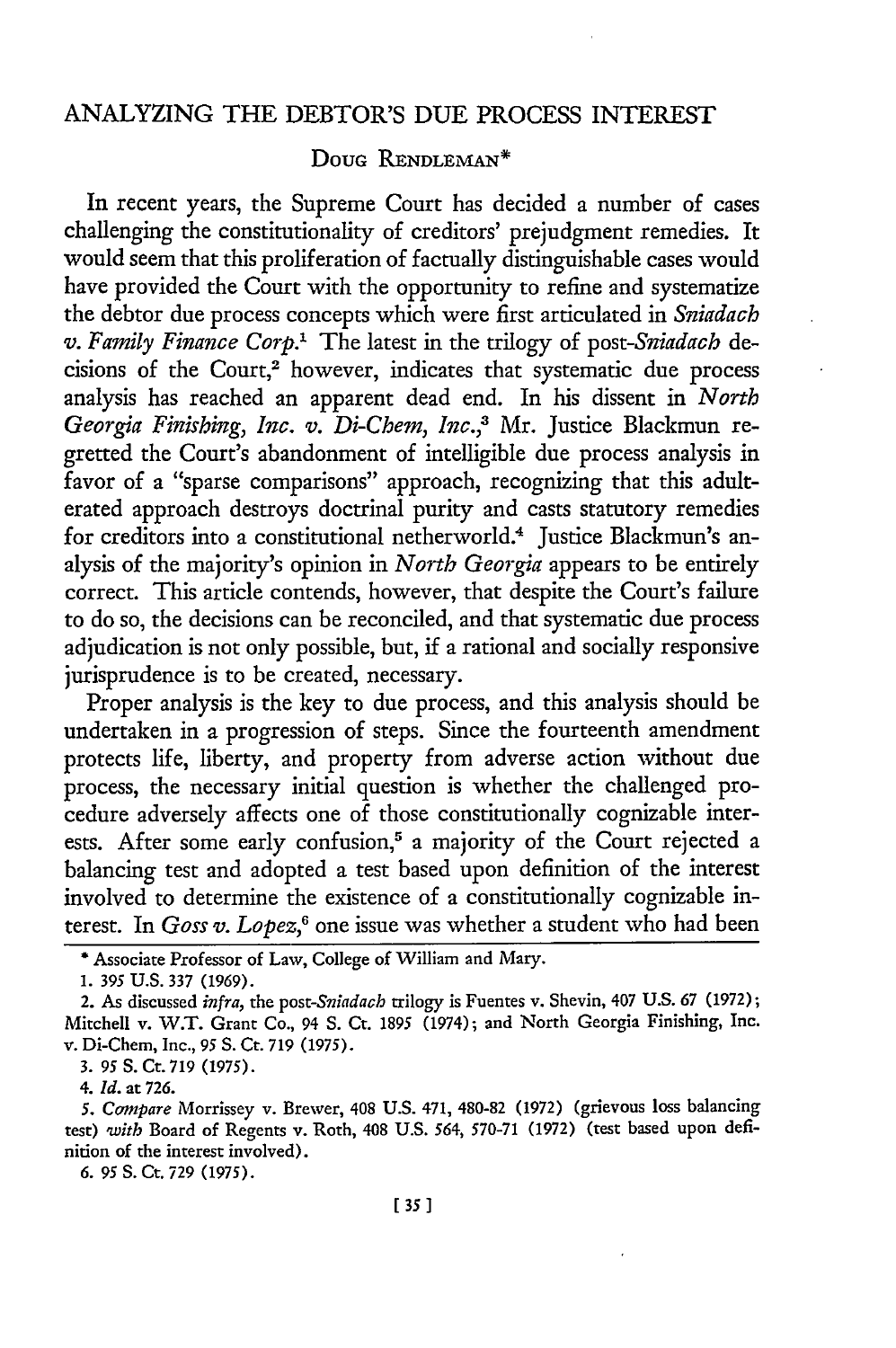suspended from school for ten days had an interest of sufficient magnitude to compel due process.<sup>7</sup> The Court rejected the contention that the issue should be resolved by determining whether the suspension was long enough to **be** a "severe detriment or grievous **loss." 8** Rather than engaging in such a balancing process, the Court defined the interest and found both a liberty interest in reputation and a property interest in the opportunity to be educated.9 Thus, the Court held that the student's interest in being free from suspension exceeded de minimis, was constitutionally cognizable, and required procedural protection.<sup>10</sup> The Court relegated the length of the suspension to a factor bearing on the form of process due.<sup>11</sup>

If no constitutionally cognizable interest is found, analysis obviously ceases, since the fourteenth amendment mandates due process only in the case of deprivations of those specific interests. If the Court finds a cognizable interest present and adversely affected, then it proceeds to the second question: What process is due?<sup>12</sup> Normally, one private citizen cannot use state power to affect another private citizen's property interest absent notice and an opportunity to be heard. In determining the process due, the Court balances factors ignored in the initial defining process, such as the pragmatic value of the procedure suggested, the state's interest, and the severity of the deprivation.<sup>13</sup> Thus, at the first stage, the Court defines the citizen's interest to determine whether it is

8. 95 **S.** Ct. at 736-37.

**10.** *ld.* at **737.**

11. "Appellees were excluded from school only temporarily, it is true, but the length and consequent severity of a deprivation, while another factor to weigh in determining the appropriate form of. hearing, 'is not decisive of the basic right' to a hearing of some kind." *Id.* The form of process due is a subsequent step in the due process analysis. *See* text following note 34 *infra.*

12. Note, *Specifying the Procedures Required by Due Process: Toward Limits on the Use of Interest Balancing,* 88 HARv. L. REv. 1510 (1975).

13. *See* notes 33-34 *infra* & accompanying text.

**<sup>7.</sup>** Goss does not deal with conventional "property." Historically, due process forbade a plaintiff from employing the legal process to deprive a defendant of an ownership interest without advance notice. The Court has recognized less palpable interests. See Schroeder v. City of New York, 371 U.S. 208 (1962) (value of. bordering river impaired by government); Mullane v. Central Hanover Bank & Trust Co., 339 U.S. 306 (1950) (beneficiary's right to sue trustee for breach of trust). But courts and legislatures, fearing that defendants who received notice would dissipate or secrete assets, allowed plaintiffs to affect property interests "temporarily" without notice. **Cf.** *id.* at 314. Due process decisions which culminated in *North Georgia* brought the heretofore unexamined definition of property out of the realm of abstract conjecture and into one where immediate and practical answers are inevitable.

**<sup>9.</sup>** *ld.* at 736.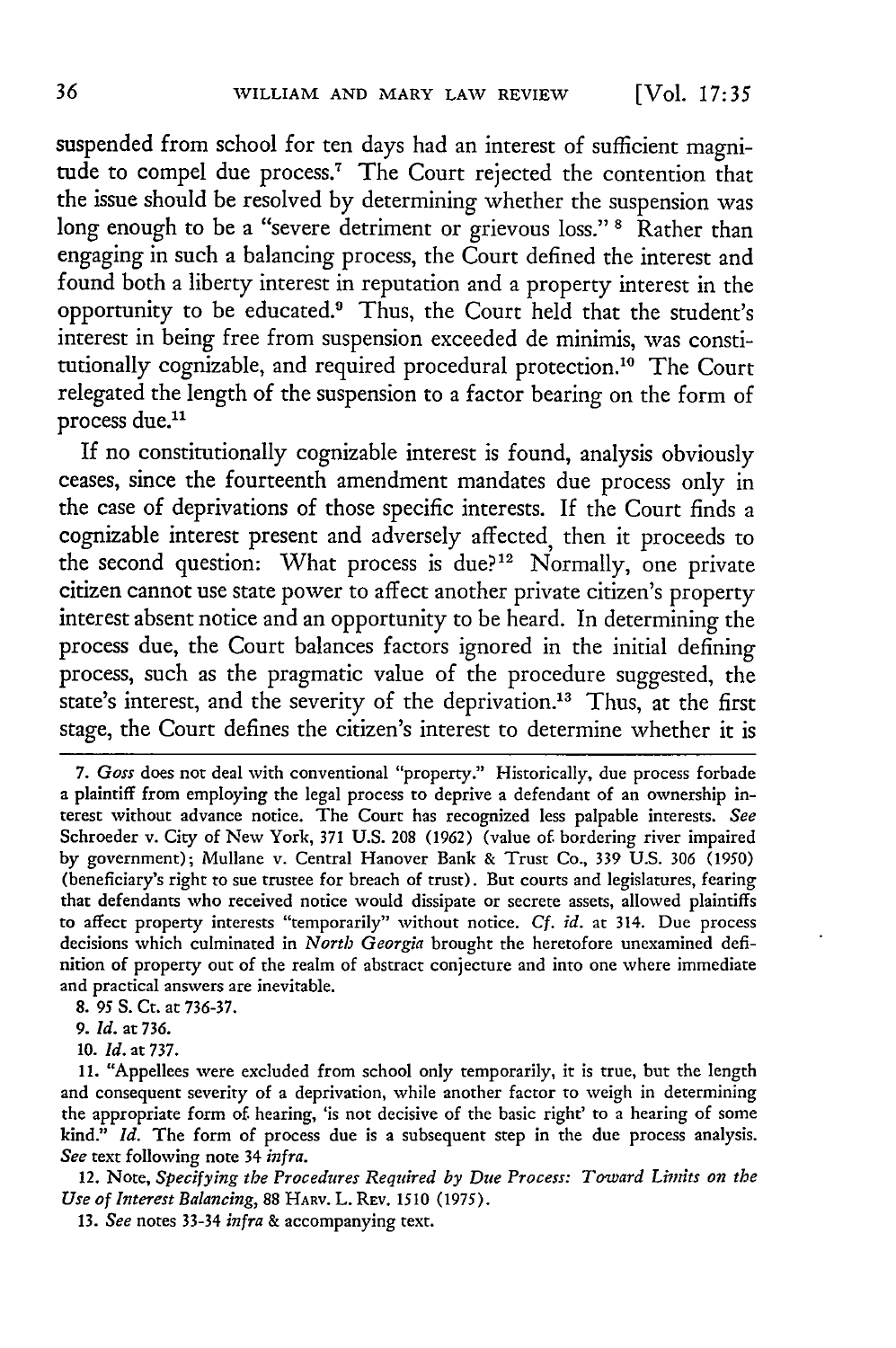constitutionally cognizable; at the second, it weighs to determine how the state may affect that interest.

In determining the presence of a constitutionally cognizable interest, the Court, in *Sniadach v. Family Finance Corp.,4* expanded traditional concepts of protected interests to include a "use" interest. Ms. Sniadach's wages were garnished without notice pursuant to a Wisconsin statute.15 The majority characterized wages as "a specialized type of property" and noted that wage garnishment may "drive a wage-earning family to the wall." **"6** In his concurring opinion, Justice Harlan characterized the defendant's property interest more generally: "The 'property' **. .** . is the *use* of the garnished portion of her wages during the interim period between garnishment and the culmination of the main suit . . . [T] his deprivation cannot be characterized as *de minimis.* . **. ."** ' Thus, due process proscribed any statute which allowed a plaintiff to affect the defendant's use interest without notice and a hearing.

*Fuentes v. Shevin'8* further explicated the "use" concept of property by invalidating statutes which allowed a plaintiff to require a state official to seize items from a defendant without advance notice. It was argued that the statutes were constitutional because these items, as distinguished from the wages in *Sniadach,* were less than necessities of life, were only taken temporarily, and also because plaintiff was an unpaid seller who retained a security interest in the property. In short, the argument favoring constitutionality was that the debtor's interest was of insufficient weight. The majority responded, however, that "[a] ny significant taking of property by the State is within the purview of the Due Process Clause";<sup>19</sup> the Court examined the nature, not the weight, of the interest.20 Thus, *Fuentes* established that due process protects "luxuries" as well as necessities, and that although defendants may lack full "title" their contractually established interest in possessing and using the items between purchase and final payment was significant enough to be constitutionally cognizable.<sup>21</sup>

7

19. *Id.* at 86.

21. Lower court decisions have further expanded the list of constitutionally cognizable interests in the use of property. Although nor displacing a debtor's "possession," attach-

<sup>14. 395</sup> **U.S. 337 (1969).**

**<sup>15.</sup>** Plainly, taking part of the defendant's income when the plaintiff **filed** the suit improved the plaintiff's settlement leverage, interfered with the defendant's consumption, and increased the chance that the defendant would default.

*<sup>16. 395</sup>* U.S. at 340-42.

<sup>17.</sup> *Id.* at 342.

<sup>18. 407</sup> U.S. 67 (1972).

<sup>20.</sup> *Id.* at 89-90.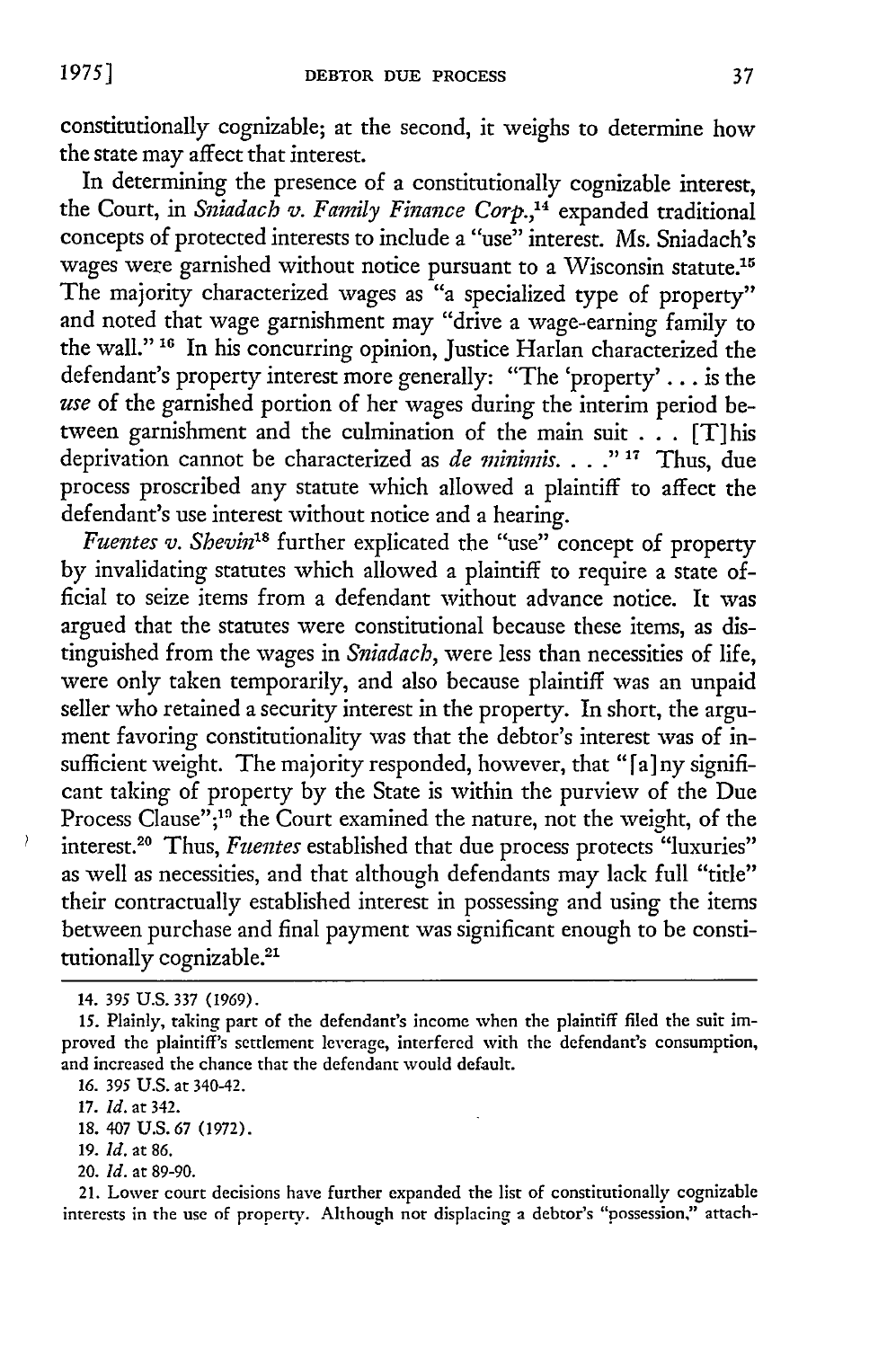ment of a bank account was subject to procedural protections due constitutionally cognizable "properties." See, e.g., Stuckers v. Thomas, 374 F. Supp. **178,** 180 (D.S.D. 1974); Lynch v. Household Finance Corp., 360 F. Supp. 720, 723 **(D.** Conn. 1973); Schneider v. Margossian, 349 F. Supp. 741, 745 **(D.** Mass. 1972). Similarly, although other prejudgment attachments merely create a lien, allowing the owner to continue use of the property, these liens cloud titles and hinder the owner's efforts to sell or mortgage the property. *See, e.g.,* Hutchison v. Bank of North Carolina, 392 F. Supp. 888, 894 (M.D.N.C. 1975); Bay State Harness Horse Racing & Betting Ass'n. v. PPG Indus., Inc., *365* F. Supp. 1299, 1305 (D. Mass. 1973); *In re* Northwest Homes of Chehalis, Inc., 363 F. Supp. 725, 730 (W.D. Wash. 1973); Gunter v. Merchants Warren Nat'l. Bank, 360 F. Supp. 1085, 1090 **(D.** Me. 1973).

Although the owner may have already mortgaged the property, the equity of redemption may be his only significant asset and it may be entitled to protection. *See, e.g.,* Turner v. Blackburn, 389 F. Supp. 1250, 1259 (W.D.N.C. 1975); Law v. United States Dept. of Agric., 366 F. Supp. 1233, 1238 n.6 (N.D. Ga. 1973). *But see In re* The Oronoka, 393 F. Supp. 1311 **(D.** Me. 1975); Spielman-Fond, Inc. v. Hanson's, Inc., 379 F. Supp. 997 **(D.** Ariz. 1973), *aff'd,* 417 U.S. 901 (1974) (rejecting interest in free alienation).

Other lien interests in real estate, like mechanics' and artisans' liens, allow the owner to continue to possess, but deter sales and mortgages. The artisan presumably added labor and materials roughly equivalent in value to the amount of the lien. If the lien attaches to the value added by the artisan's work and material, interference with the owner's interest may be de minimis. *See* Ruocco v. Brinker, 380 F. Supp. 432 (S.D. Fla. 1974); Cook v. Carlson, 364 F. Supp. 24, 27 (S.D.S.D. 1973). *See also* Spielman-Fond, Inc. v. Hanson's, Inc., 379 F. Supp. 997 **(D.** Ariz. 1973), *aff'd,* 417 U.S. 901 (1974) (interference with right freely to alienate property not constitutionally protected).

In mechanics' liens on movable property, the owner relinquishes possession, the artisan presumably adds labor and materials, and the claim relates to the item. The common law possessory lien allows an innkeeper, artisan, or carrier to retain the item until the owner pays. Statutes typically allow the artisan to keep the item and ultimately to sell it to satisfy the debt. Courts have held that the owner lacks a constitutionally cognizable interest which would allow him to prevent the artisan from detaining the item without notice and a hearing. *See* Caeser v. Kiser, 387 F. Supp. *645,* 649-50 (M.D.N.C. 1975); Cockerel v. Caldwell, 378 F. Supp. 491, 498 (W.D. Ky. 1974); Adams v. Dept. of Motor Vehicles, 11 Cal. 3d 146, *155,* 520 P.2d 961, 966, 113 Cal. Rptr. 145, 150 (1974). *But see* Straley v. Gassaway Motors Co., 359 F. Supp. 902 (S.D.W. Va. 1973) (detention unconstitutional). Two factors appear to bear on this: the owner gave up possession, and the lienor has an interest in the labor and materials he presumably added. Adams v. Dept. of Motor Vehicles, *supra* at *154-55,* 520 P.2d at 966, 113 Cal. Rptr. at 150. To state this another way, the artisan and the owner have dual interests in the improved property. This lien differs from attaching property which is unrelated to prior dealings between the parties. The prior dealings may guarantee the genuineness of the asserted debt. Procedure must accommodate both the owner and the improver; notice and an opportunity to be heard before the lien attaches may be too inflexible for these dual interests. Courts therefore draw the due process line at retaining possession. Because a sale extirpates the owner's ownership or title interest, the lienor cannot, absent notice and an opportunity to adjudicate the debt, sell to satisfy the "debt." Caeser v. Kiser, 387 F. Supp. *645,* 649-50 (M.D.N.C. 1975); Cockerel v. Caldwell, 378 F. Supp. 491, 498 (W.D. Ky. 1974); Adams v. Dept. of Motor Vehicles, *supra* at 152, 520 P.2d at 967-68, 113 Cal. Rptr. at 151-52.

Allowing the lienor to keep the item but preventing him from selling it returns own-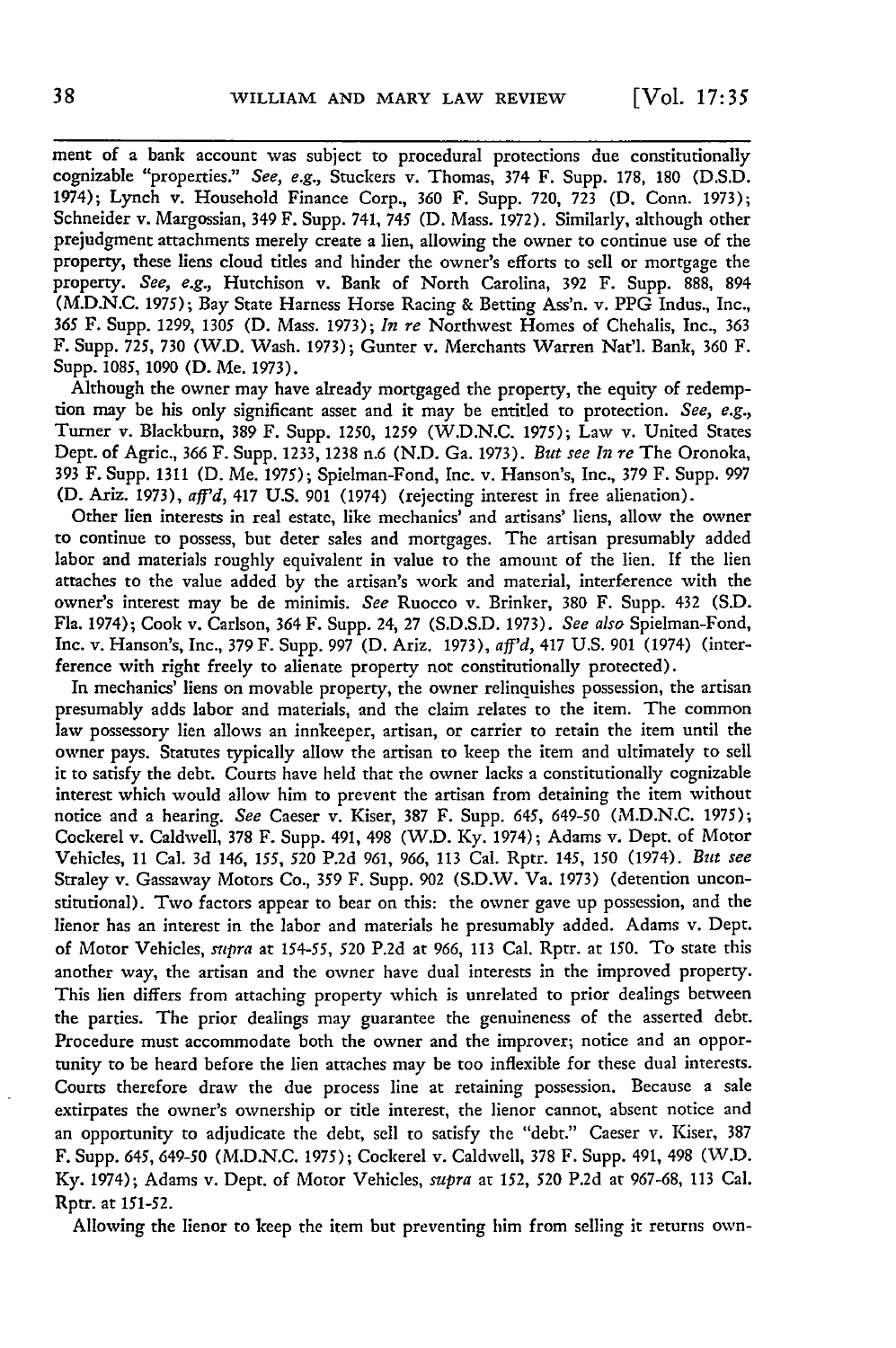*Mitchell v. W. T. Grant Co.*<sup>22</sup> distinguished *Fuentes* and approved Louisiana statutes which allowed a credit seller to cause government officials to repossess household items from a credit buyer without prior notice. Difficulties confront one who would reconcile *Fuentes* and *Mitchell.* Justice Powell thought that *Mitchell* withdrew significantly from *Fuentes* and that, to some extent, *Mitchell* overruled *Fuentes*.<sup>23</sup> Justice Brennan noted in dissent that *Fuentes* required a different result in *Mitchell.24* Justice Stewart, author of *Fuentes,* dissented, arguing that *Mitchell* was "constitutionally indistinguishable" from *Fuentes* and was "unmistakably overruled" because the composition of the Court had changed.25

Properly understood, *Mitchell* turns on the answers to the multistep analysis. To the first question, whether there was a cognizable property interest, the majority replied that *both* the installment buyer, who had paid in part, and the installment seller, who was not fully paid, had cognizable interests.<sup>26</sup> Because the Court found antagonistic parties, both of whose interests lay somewhere between ownership and de minimis, the second inquiry into what process is due, became more difficult. The majority, "with this duality in mind," concluded that the Louisiana procedure accommodated the adverse interests adequately.<sup>27</sup> Thus, where the interests are dual, the use interest in a chattel becomes less compelling.

*Mitchell* appears to govern written purchase money security interests in real property.28 The opinion dismissed *Sniadach* as involving a creditor without a prior interest in the garnished property,<sup>29</sup> mentioned that

ers and lienors to prestatutory common law. R. BROWN, THE LAW OF PERSONAL PROPERTY § 119 **(2d** ed. 1955).

For a discussion of the application of the evolving due process analysis to possessory liens, see Note, *Possessory Liens: The Need for Separate Due Process Analysis, 16* **WM. & MARY** L. **REv. 971** (1975).

As a tactical matter, the lienor retains considerable leverage along with the item, but the owner cannot lose the item completely and may force the matter before an adjudicating body.

22. 94 S. Ct. 1895 (1974).

23. *Id.* at 1908-09.

24. *Id.* at 1914.

*25. Id.* at 1910-14.

26. *Id.* at 1898.

27. *Id.* at 1899. The statute required the secured creditor to allege specifically the transaction and default before a judicial officer, and allowed the debtor to dissolve the writ and recover damages if the creditor was unable to prove the grounds upon which the writ was issued. *See also id.* at 1904-05.

**28.** Catz & Robinson, *Due Process and Creditors Remedies: From Sniadach and Fuentes to Mitchell, North Georgia and Beyond, 28 RUTGERS L. REV. 541, 557-59 (1975).* **29.** 94 **S.** Ct. at 1904.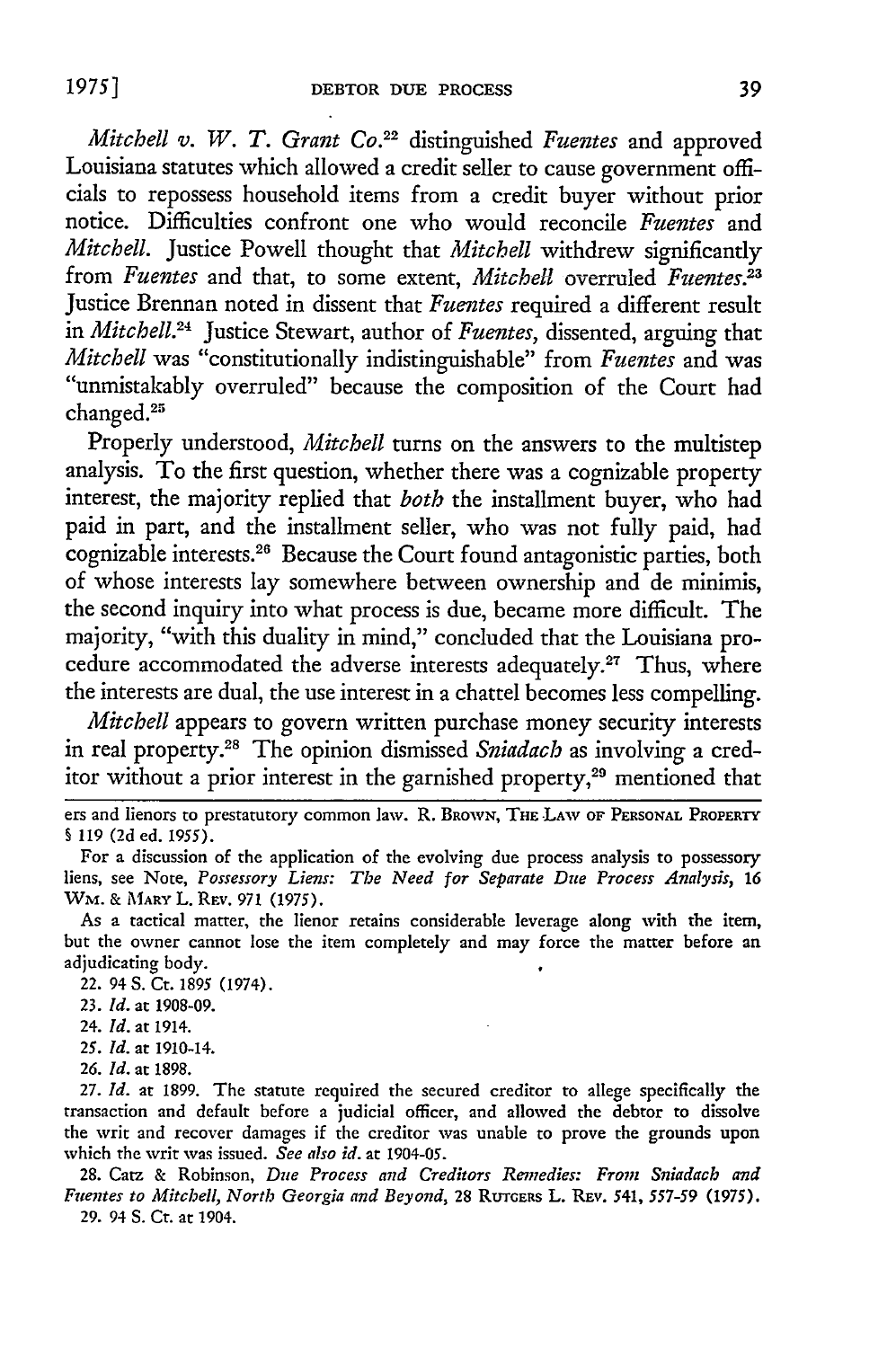a "mortgage or lien holder" obtains the writ,<sup>30</sup> and distinguished the "fault" standard in *Fuentes* from the "narrowly confined" issues of vendor's lien and default, finding the latter more appropriate for ex parte and documentary proof.<sup>31</sup> Beyond installment contract interests in personal property and perhaps real property,<sup>32</sup> it is unclear what the Court will include in the dual interest category.

Perhaps, then, the apparent conflict between the *Fuentes* and *Mitchell* decisions can be resolved. *Mitchell* merely refines the due process multistep analysis by inserting an inquiry as to the nature of the interest, sole or dual, between the determinations of the existence of the constitutionally cognizable interest and of the process due.

If the cognizable interests are dual, additional factors must be considered in determining the process due: verification, specificity, judicial decision, and an opportunity to dissolve. The presence of one or more of these factors, in the context of dual interests, increases the likelihood of a finding of satisfaction of due process requirements.<sup>33</sup> If, on the other hand, the plaintiff is only a general or contract creditor or a potential judgment creditor, the interests are not dual. In such a case, the defendant has the sole interest, and *Fuentes* controls. Absent emergency, due process mandates notice and a hearing to affect a cognizable interest. 34

There are significant differences between a secured creditor and a potential judgment creditor. The secured creditor has a debt plus contractually created rights in specific property; his relationship to the defendant may legitimately be called that of creditor to debtor. Even so, it is incorrect to refer to the "defaulting" debtor for this assumes the conclusion that a hearing is designed to reach. Many attachment cases, however, do not grow out of ongoing contractual relationships, and to call these defendants debtors is to assume the conclusion that they owe debt. This is the subject of which lawsuits are made. Even if a commercial relation exists, the debtor's general property is not a fund for collection of the debt unless the parties have taken the measures neces-

**<sup>30.</sup>** *Id.*

<sup>31.</sup> *Id.* at 1905.

<sup>32.</sup> Cf. Turner v. Blackburn, 389 F. Supp. 1250, 1259-60 (W.D.N.C. 1975); Garner v. Tri-State Development Co., 382 F. Supp. 377, 380-81 (E.D. Mich. 1974).

<sup>33.</sup> As in *Mitchell,* courts will uphold statutes striking a sufficient protective balance. If statutes provide insufficient protection for the debtor, courts will invalidate them. Guzman v. Western State Bank, *516* F.2d *125* (8th Cir. 1975); Turner v. Blackburn, 389 F. Supp. **1250** (W.D.N.C. 1975); Garner v. Tri-State Development Co., 382 F. Supp. 377 (E.D. Mich. 1974).

<sup>34.</sup> See, e.g., Ragin v. Schwartz, 393 F. Supp. *152* (W.D. Pa. 1975).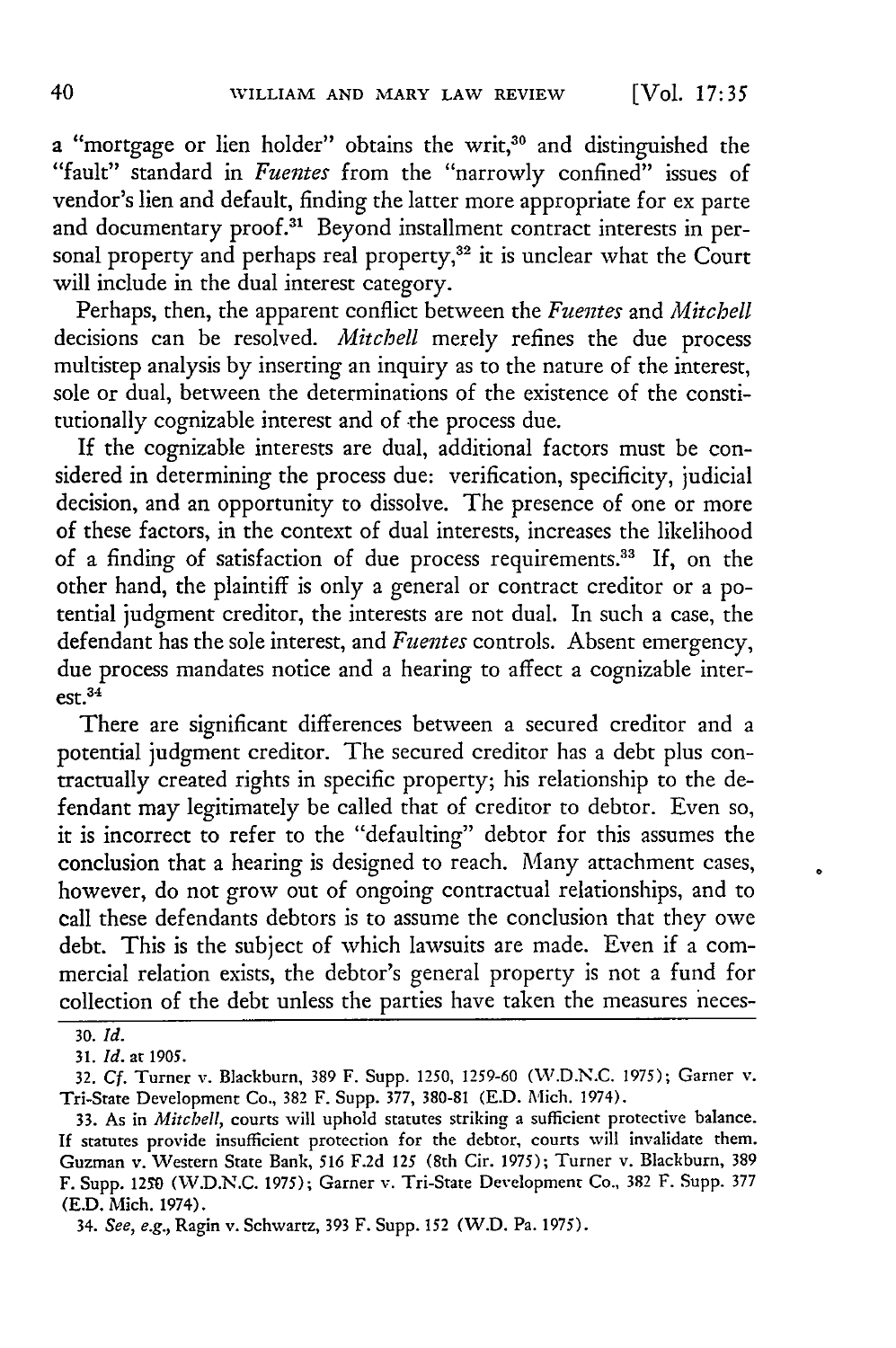sary to create a consensual security interest. While the unsecured creditor relies on the debtor's assets, the prudent creditor does not count on an unimpeded first crack at those assets. In addition to doctrinal dual interest consistency, then, pragmatic considerations may lead to different constitutional treatment. Since a contract and default are easy to prove, the prior dealings may be a guarantee that the claim is genuine. This rationale for dispensing with notice and a hearing does not apply, however, when the plaintiff attaches property unrelated to prior dealings in order to adjudicate a controversy unrelated.to the property.

It seems, therefore, that *Sniadach, Fuentes,* and *Mitchell* can be integrated to create a three step due process analysis: 1) Does the debtor possess a constitutionally cognizable interest in the disputed property? 2) Are the interests in the property sole or dual? **3)** Considering the nature of the interests, what process is due? If the interest is determined to be a sole interest, the strict procedural requirement of *Fuentes* would be mandated. If the interest is determined to be dual, the presence of some combination of the *Mitchell* ameliorative factors would allow a less rigorous procedure to pass constitutional scrutiny.

*North Georgia Finishing, Inc. v. Di-Chem, Inc.35* could have been decided in a manner consistent with this three step due process analysis. The challenged statute allowed a plaintiff to garnish a defendant's debtor upon the filing of an affadavit stating the amount claimed and that, absent garnishment, the plaintiff had "reason to apprehend the loss of the same or some part thereof." **36** Pursuant to this statute, the plaintiff corporation had attached the defendant corporation's bank account. Without extended analysis, Justice White's majority opinion invalidated the statute on the authority of *Fuentes* and summarily distinguished *Mitchell,* evoking Justice Stewart's comment: "It is gratifying to note that my report of the demise of Fuentes v. Shevin **. .** . seems to have been greatly exaggerated." **37** The Court could have avoided such confusion **by** articulating the three step due process analysis evidenced by prior decisions and **by** integrating *North Georgia* into this systematic approach. The Court rejected the argument that due process prevented only consumer garnishments, replying that the due process clause did not "distinguish among different kinds of property." **38** In answer to the first of the three due process inquiries, then, the Court concluded that the debtor corpo-

*<sup>35. 95</sup>* **S.** Ct. **719** (1975).

*<sup>36.</sup> Id.* at **720-21.**

**<sup>37.</sup>** *Id.* at 723.

**<sup>38.</sup>** *Id.*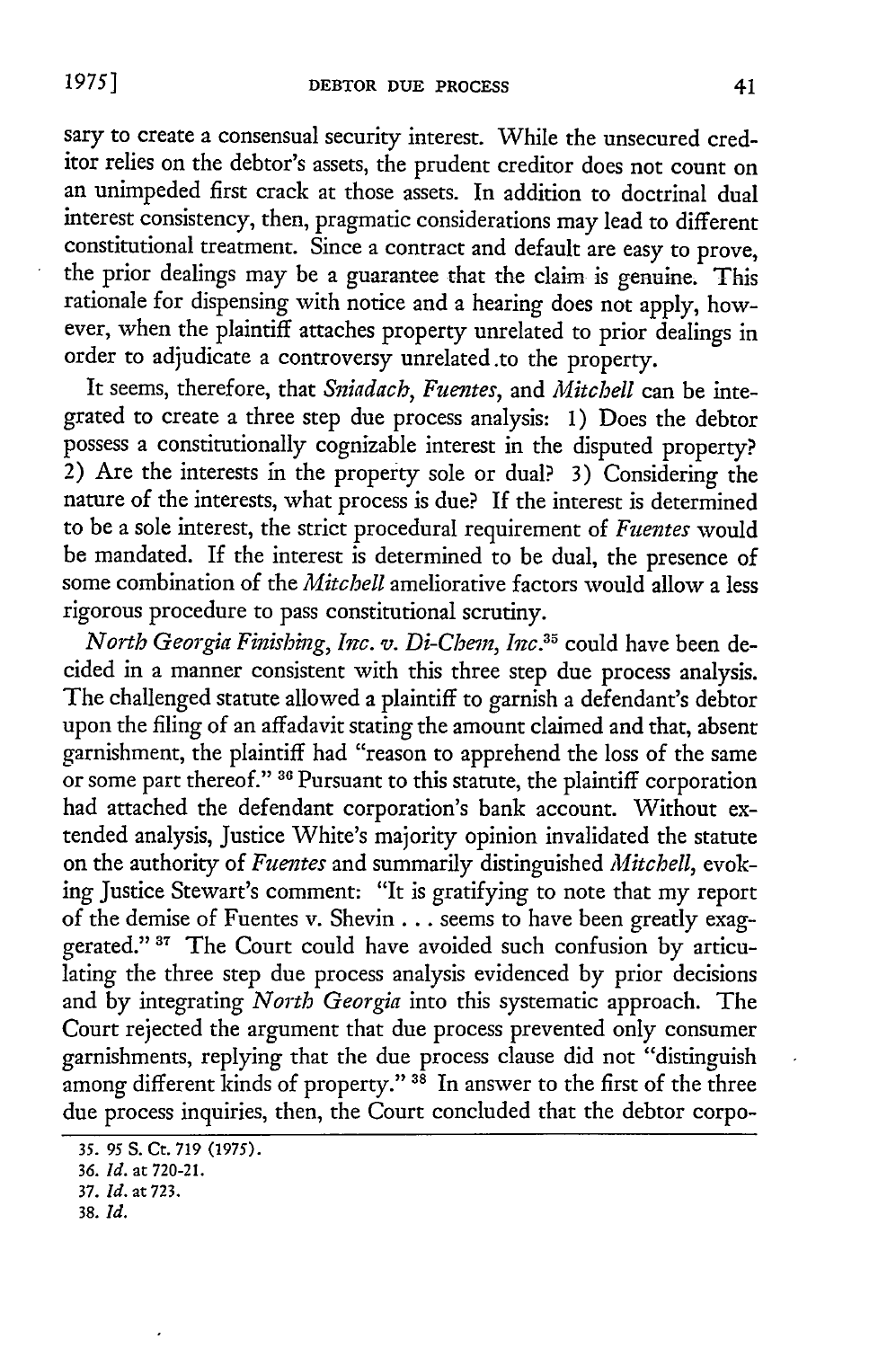ration had a constitutionally cognizable interest in the use of its bank account.<sup>39</sup>

Instead of proceeding to the second step and analyzing for duality, the majority merely mentioned that factors which were present in *Mitchell* were absent in *North Georgia:* specific allegations, a judicial decision, and an immediate postseizure hearing.4° As discussed above, however, these factors accommodate dual interests; unless the interests *are* dual, these factors may be ignored.4 In *Mitchell,* the interests in the property taken ex parte were dual since both the buyer and the seller had an established interest. In *North Georgia,* however, the plaintiff seized property in which the interests were not dual. Unlike personal property sold by installment contract, the plaintiff lacked a tangible prior interest in the defendant's bank account. Adversary process was therefore due.

Thus, the *North Georgia* majority failed satisfactorily to integrate *North Georgia* with prior decisions.42 Justice Blackmun's dissent reflects the intellectual discomfort many feel. More importantly, this doctrinal dead end may stunt further articulation and development of due process for, by ignoring the three step analysis, the majority may recede from full protection under due process. Utilizing the *North Georgia* "sparse comparisons" approach, the Court might uphold a statute which allows a plaintiff to affect the owner's use interest in property unrelated to prior dealings simply because the statute requires various *Mitchell* ameliorative factors: specific, verified allegations, a judicial decision, and a prompt opportunity to dissolve. This would repudiate the idea that an owner has a cognizable interest in using property,<sup>43</sup> a concept which, beginning with Justice Harlan's concurrence in *Sniadach,* forms a uniform thread throughout due process analysis. <sup>44</sup>

41. *See* notes 33-34 *supra* **&** accompanying text.

42. Questions abound. Did *Mitchell* dilute *Fuentes?* Did Justice White, the dissenter in *Fuentes* and the author of *Mitchell,* become converted to *Fuentes* in *North Georgia?* Did Justice White understand what dual interests imply? If Justice Stewart applied the two step analysis in *Fuentes,* why did he fail to explain it in either *Mitchell* or *North Georgia?*

It should be noted that although this article contends that existence of a sole interest mandates the procedural protections of *Fuentes, see* text following note 33 *supra,* it is not alleged that *Fuentes* is an example of a sole interest. To this extent, *Mitchell* can be read as a retreat from *Fuentes.*

43. This appears to be Justice Powell's view. See *95* S. Cr. at 724 (concurring opinion). 44. If there is no general interest in using property, then there may be social class lines in determining who is entitled to due process. Justice Powell, *95* S. Ct. at 724,

<sup>39.</sup> *Id.* at 722.

*<sup>40.</sup> Id.* at **722-23.**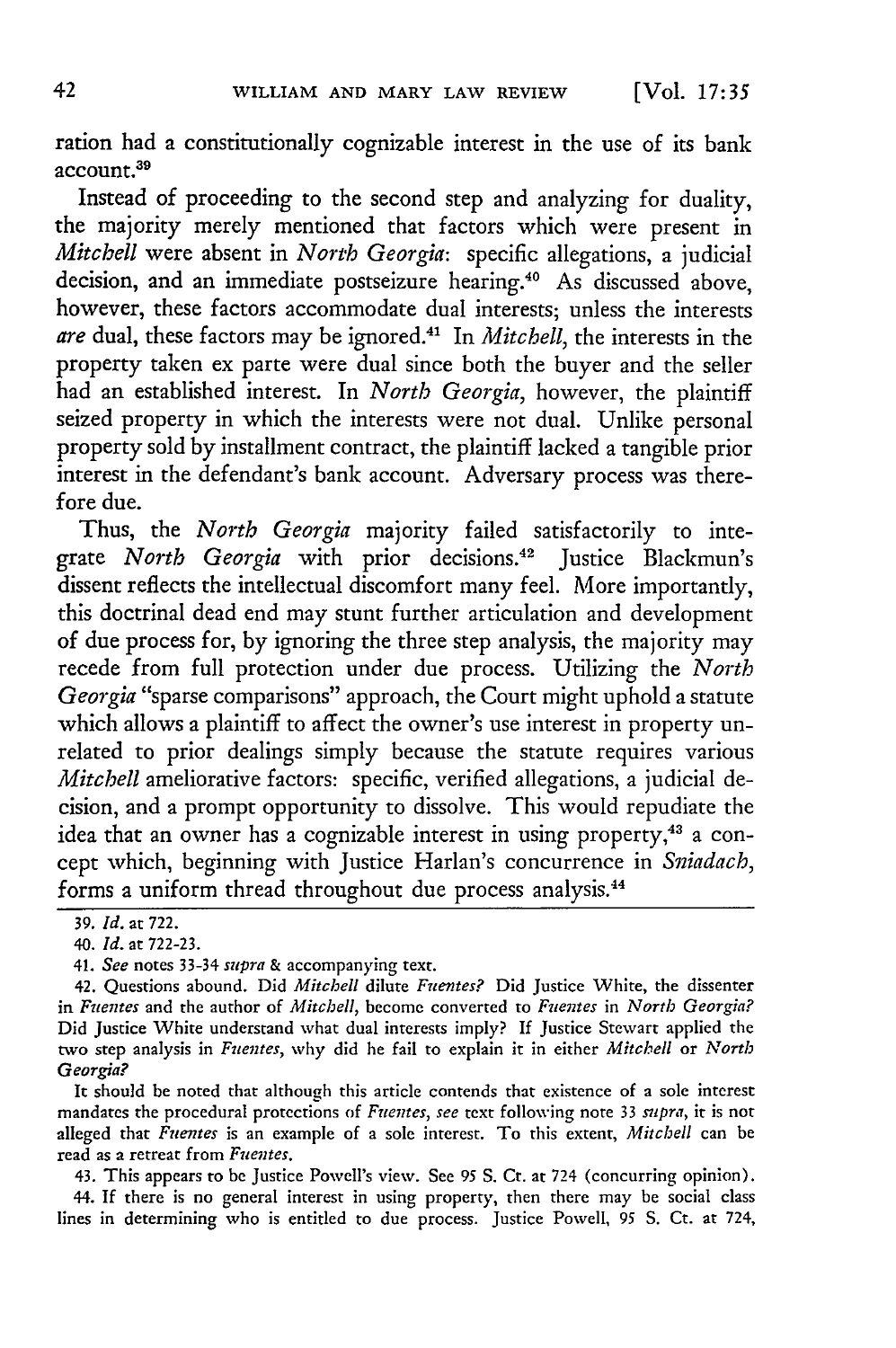The Court in *North Georgia* could have avoided this problem by simply finding no duality of interests and by striking down the statute for failure to comply with *Fuentes-type* due process. The Court, instead, appeared to examine the procedure, and then, stating that it looked more like *Fuentes* than *Mitchell,* invalidated the statute. Lower court cases have followed *North Georgia's* "sparse comparisons" approach. They fail to follow the three step analysis and erroneously consider the presence in the disputed procedure of *Mitchell* ameliorative factors when the interest affected is a sole interest. $45$ 

If the *Mitchell* factors are considered where the interests are not dual, courts may strain to approve procedures which allow plaintiffs to affect an interest in using property without notice to the defendant and an opportunity to be heard.<sup>46</sup> A three judge district court, for example, recently upheld a Tennessee statute which authorized the attachment or garnishment of the assets of a defendant who could not be found to be served.<sup>47</sup> After a deputy sheriff returned in personam notice five times stating that the defendant could not be found after search, the plaintiff without notice garnished the defendant's wages.<sup>48</sup> Since no dual interest appears, the court should have upset the procedure without pursuing the

Justice Blackmun, *95 S.* Ct. at 728-29. *See also* Scott, *Constitutional Regulation of Provisional Creditor Remedies: The Cost of Procedural Due Process, 61* **VA.** L. REV. **807** (1975).

45. Bunton v. First National Bank, 394 F. Supp. 793 (M.D. Fla. 1975); *In re* The Oronoka, 393 F. Supp. 1311 (D. Me. 1975); Jonnet v. Dollar Savings Bank, 392 F. Supp. 1385 (W.D. Pa. 1975); Hutchison v. Bank of North Carolina, 392 F. Supp. 888 (M.D.N.C. 1975); Douglas Research and Chemical, Inc. v. Solomon, 388 F. Supp. 433 (E.D. Mich. 1975); Manning v. Palmer, 381 F. Supp. 713 (D. Ariz. 1974); Sugar v. Curtis Circ. Co., 383 F. Supp. 643 (S.D.N.Y. 1974), *prob. juris. noted,* 43 U.S.L.W. 3545 (U.S. April *15,* 1975).

*46. See* Hutchison v. Bank of North Carolina, 392 F. Supp. 888 (M.D.N.C. 1975). Also, if a court disapproves a statute merely because the statute lacks an immediate postseizure hearing, the result is correct but the legislature may remedy only that defect.

47. Maxwell v. Hixson, 383 F. Supp. 320 (E.D. Tenn. 1974).

48. Yet the defendant both lived and worked in the county. *Id.* at 321-22. Thus, the problem was created by lack of official diligence, not a fleeing or hiding defendant. The proper course of wisdom is to encourage the sheriff to do better in the future, not to seize defendant's assets without adversary procedure. *See* Wyatt, *Arnercernent of Sheriffs,* 10 WAKE FoRsr L. **REV.** 237 (1974) (discussion of statutory penalty for failure to execute and return writs and processes). Nor is seizure the answer to the general problem of the absconding or simply missing defendant; a discerning application of the rules of in personam service will solve almost all problems. Louis, *Modern Statutory Approaches to Service of Process Outside the State,* 49 **N.** CAR. L. **REV. <sup>235</sup>** "(1971). *See also* Hazard, *A General Theory of State-Court Jurisdiction,* **1965** SuP. **CT.** REv. 241, 287-88.

**19751**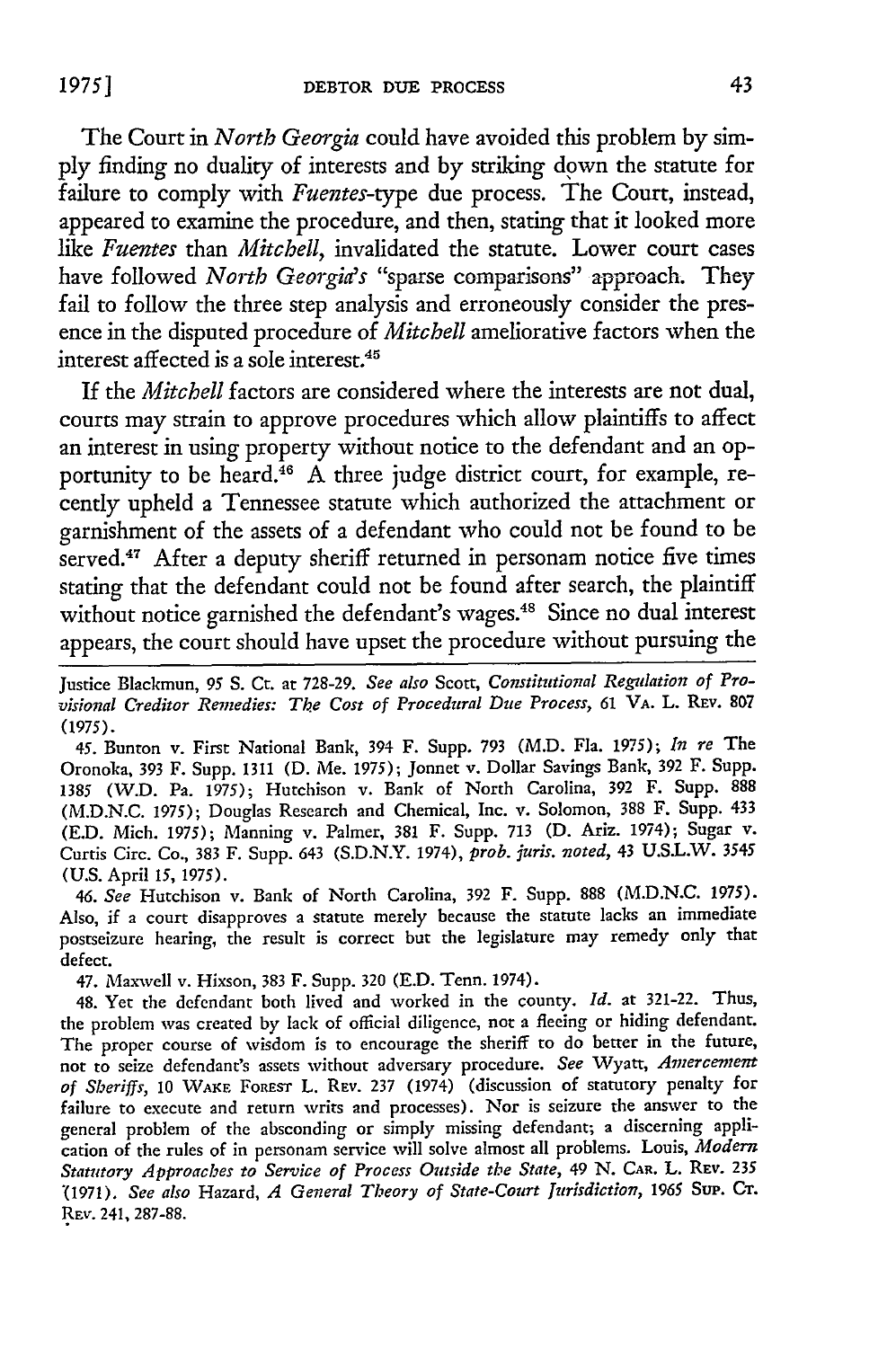*Mitchell* analysis. Rather, it read *Mitchell* to limit *Sniadach* and *Fuentes* and to strengthen the earlier rule which approved ex parte attachment when necessary to acquire jurisdiction. It noted that it was "somewhat of an anomaly" to require notice where the defendant cannot be found.49 Other courts have upheld attachment to secure jurisdiction over a nonresident's assets, reasoning that the ex parte attachment both secures jurisdiction and immures a fund to satisfy some or all of the plaintiff's judgment.<sup>50</sup>

Perceptive commentators have soundly condemned quasi in rem jurisdiction or attaching or garnishing assets to adjudicate unrelated claims. Such jurisdiction is, they argue, superannuated, mechanical, and profoundly unfair.51 Quasi in rem jurisdiction, by allowing a plaintiff without notice to immure property unrelated either to the controversy or to prior dealings between the parties, is clearly a violation of the due process analysis established, although not articulated, by the Supreme Court in decisions culminating in *North Georgia.52*

The Supreme Court will again have an opportunity to articulate this three step due process analysis in an upcoming review of an attachment case. In granting review of *Sugar v. Curtis Circulation Co.*<sup>53</sup> the question decided to be heard was: "Does such statute satisfy due process to extent it permits attachment of property in which plaintiff does not have vendor's lien or similar statutory lien?" <sup>54</sup> If the Court employs the three step analysis, it will conclude that due process, properly understood, precludes a plaintiff from sequestering a defendant's assets merely to obtain jurisdiction.

**53.** 383 F. Supp. 643 (S.D.N.Y. 1974), *prob. juris. noted,* 43 U.S.L.W. 3545 (U.S. April 15, 1975).

<sup>49.</sup> **383** F. Supp. at 325. "Suffice it to say a public officer's dereliction in performing his statutory duties does not thereby render the statute unconstitutional." *Id.*

*<sup>50.</sup>* Usdan v. Dunn Paper Co., 392 F. Supp. **953** (E.D.N.Y. 1975); Stanton v. Manufacturers Hanover Trust Co., **388** F. Supp. 1171 (S.D.N.Y. 1975); Baiter v. Bato Co., **385** F. Supp. 420 (W.D. Pa. 1975).

**<sup>51.</sup>** R. WEINTRAUB, COMMENTARY **ON THE CONFLICT** OF LAWS 142-47 (1971); Carrington, *The Modern Utility of Quasi in Rem Jurisdiction,* 76 HARV. L. REv. 303 (1962).

<sup>52.</sup> An alternative to such due process violations exists. As courts striking down exercises of quasi in rem jurisdiction recognize, in personam jurisdiction is almost alvays available through a long arm statute. *See, e.g.,* Welsh v. Kinchla, 386 F. Supp. 913 **(D.** Mass. 1975); *In re* Law Research Services, Inc., 386 F. Supp. 749, 755 (S.D.N.Y. 1974). While *Sniadach, Fuentes,* and *Mitchell* contain citations to earlier attachment cases, a trenchant note reveals the narrow historical basis for these earlier decisions and destroys their continuing intellectual foundation. Note, *Quasi in Rent Jurisdiction and Due Process Requirements,* 82 YALE L.J. 1023 (1973).

<sup>54.</sup> Curtis Circ. Co. v. Sugar, 43 U.S.L.W. 3545 (U.S. April *15,* 1975).